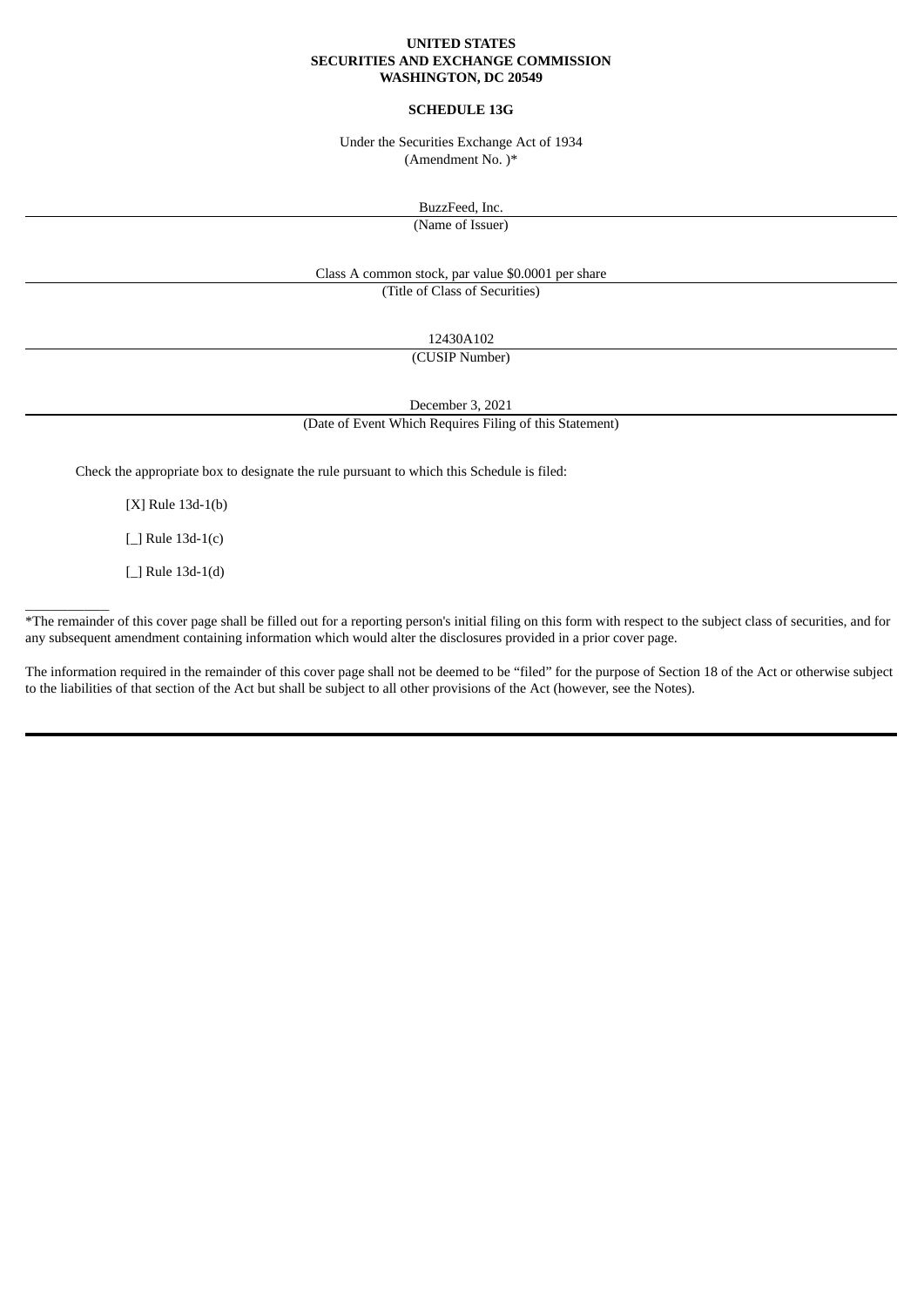| <b>CUSIP No.</b> |                     | 12430A102                                                                                |                                        |
|------------------|---------------------|------------------------------------------------------------------------------------------|----------------------------------------|
| 1.               |                     | NAME OF REPORTING PERSONS<br>I.R.S. IDENTIFICATION NOS. OF ABOVE PERSONS (ENTITIES ONLY) |                                        |
|                  |                     | Redwood Capital Management, LLC                                                          |                                        |
| 2.               |                     | CHECK THE APPROPRIATE BOX IF A MEMBER OF A GROUP (SEE INSTRUCTIONS)                      | (a) $\Box$<br>(b) [X]                  |
| 3.               | <b>SEC USE ONLY</b> |                                                                                          |                                        |
| 4.               |                     | CITIZENSHIP OR PLACE OF ORGANIZATION                                                     |                                        |
|                  | Delaware            |                                                                                          |                                        |
|                  |                     | NUMBER OF SHARES BENEFICIALLY OWNED BY EACH REPORTING PERSON WITH                        |                                        |
| 5.               |                     | SOLE VOTING POWER                                                                        |                                        |
|                  | $\boldsymbol{0}$    |                                                                                          |                                        |
| 6.               |                     | SHARED VOTING POWER                                                                      |                                        |
|                  | 9,903,750           |                                                                                          |                                        |
| 7.               |                     | SOLE DISPOSITIVE POWER                                                                   |                                        |
|                  | $\bf{0}$            |                                                                                          |                                        |
| 8.               |                     | SHARED DISPOSITIVE POWER                                                                 |                                        |
|                  | 9,903,750           |                                                                                          |                                        |
| 9.               |                     | AGGREGATE AMOUNT BENEFICIALLY OWNED BY EACH REPORTING PERSON                             |                                        |
|                  | 9,903,750           |                                                                                          |                                        |
| 10.              |                     | CHECK BOX IF THE AGGREGATE AMOUNT IN ROW (9) EXCLUDES CERTAIN SHARES (SEE INSTRUCTIONS)  | $\begin{bmatrix} 1 \\ 1 \end{bmatrix}$ |
| 11.              |                     | PERCENT OF CLASS REPRESENTED BY AMOUNT IN ROW (9)                                        |                                        |
|                  | 7.24%               |                                                                                          |                                        |
| 12.              | OO, IA              | TYPE OF REPORTING PERSON (SEE INSTRUCTIONS)                                              |                                        |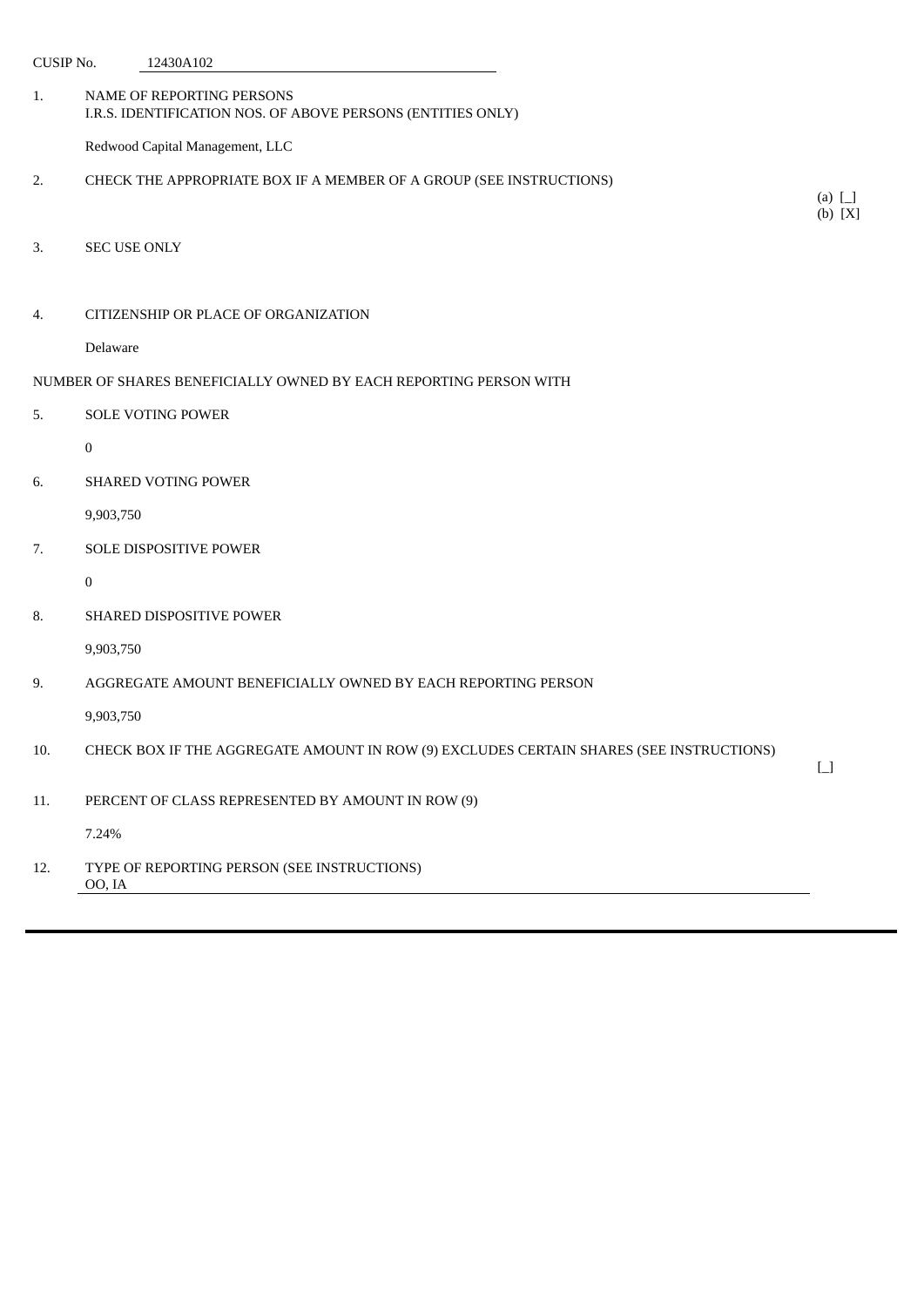| <b>CUSIP No.</b> |                     | 12430A102                                                                                |                                        |
|------------------|---------------------|------------------------------------------------------------------------------------------|----------------------------------------|
| 1.               |                     | NAME OF REPORTING PERSONS<br>I.R.S. IDENTIFICATION NOS. OF ABOVE PERSONS (ENTITIES ONLY) |                                        |
|                  |                     | Redwood Capital Management Holdings, LP                                                  |                                        |
| 2.               |                     | CHECK THE APPROPRIATE BOX IF A MEMBER OF A GROUP (SEE INSTRUCTIONS)                      | (a) $\Box$                             |
|                  |                     |                                                                                          | (b) [X]                                |
| 3.               | <b>SEC USE ONLY</b> |                                                                                          |                                        |
|                  |                     |                                                                                          |                                        |
| 4.               |                     | CITIZENSHIP OR PLACE OF ORGANIZATION                                                     |                                        |
|                  | Delaware            |                                                                                          |                                        |
|                  |                     | NUMBER OF SHARES BENEFICIALLY OWNED BY EACH REPORTING PERSON WITH                        |                                        |
| 5.               |                     | <b>SOLE VOTING POWER</b>                                                                 |                                        |
|                  | $\mathbf{0}$        |                                                                                          |                                        |
| 6.               |                     | SHARED VOTING POWER                                                                      |                                        |
|                  | 9,903,750           |                                                                                          |                                        |
| 7.               |                     | SOLE DISPOSITIVE POWER                                                                   |                                        |
|                  | $\boldsymbol{0}$    |                                                                                          |                                        |
| 8.               |                     | SHARED DISPOSITIVE POWER                                                                 |                                        |
|                  | 9,903,750           |                                                                                          |                                        |
| 9.               |                     | AGGREGATE AMOUNT BENEFICIALLY OWNED BY EACH REPORTING PERSON                             |                                        |
|                  | 9,903,750           |                                                                                          |                                        |
| 10.              |                     | CHECK BOX IF THE AGGREGATE AMOUNT IN ROW (9) EXCLUDES CERTAIN SHARES (SEE INSTRUCTIONS)  | $\begin{bmatrix} 1 \\ 1 \end{bmatrix}$ |
| 11.              |                     | PERCENT OF CLASS REPRESENTED BY AMOUNT IN ROW (9)                                        |                                        |
|                  | 7.24%               |                                                                                          |                                        |
| 12.              | PN, HC              | TYPE OF REPORTING PERSON (SEE INSTRUCTIONS)                                              |                                        |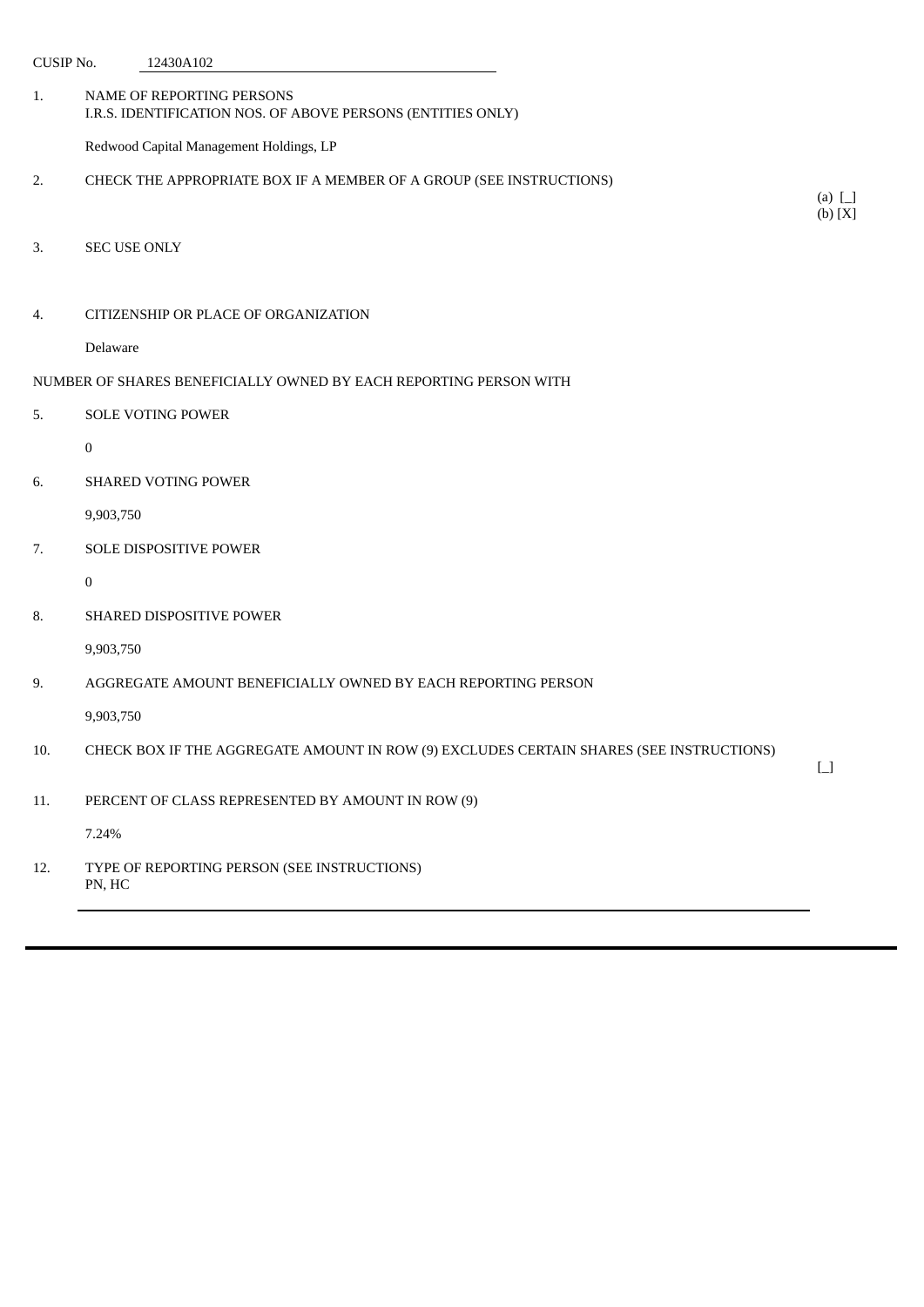| CUSIP No. |                     | 12430A102                                                                                |                                   |
|-----------|---------------------|------------------------------------------------------------------------------------------|-----------------------------------|
| 1.        |                     | NAME OF REPORTING PERSONS<br>I.R.S. IDENTIFICATION NOS. OF ABOVE PERSONS (ENTITIES ONLY) |                                   |
|           | Double Twins K, LLC |                                                                                          |                                   |
| 2.        |                     | CHECK THE APPROPRIATE BOX IF A MEMBER OF A GROUP (SEE INSTRUCTIONS)                      |                                   |
| 3.        | <b>SEC USE ONLY</b> |                                                                                          | (a) $[\_]$<br>(b) $[X] \setminus$ |
| 4.        |                     | CITIZENSHIP OR PLACE OF ORGANIZATION                                                     |                                   |
|           | Delaware            |                                                                                          |                                   |
|           |                     | NUMBER OF SHARES BENEFICIALLY OWNED BY EACH REPORTING PERSON WITH                        |                                   |
| 5.        |                     | <b>SOLE VOTING POWER</b>                                                                 |                                   |
|           | $\bf{0}$            |                                                                                          |                                   |
| 6.        |                     | SHARED VOTING POWER                                                                      |                                   |
|           | 9,903,750           |                                                                                          |                                   |
| 7.        |                     | SOLE DISPOSITIVE POWER                                                                   |                                   |
|           | $\bf{0}$            |                                                                                          |                                   |
| 8.        |                     | <b>SHARED DISPOSITIVE POWER</b>                                                          |                                   |
|           | 9,903,750           |                                                                                          |                                   |
| 9.        |                     | AGGREGATE AMOUNT BENEFICIALLY OWNED BY EACH REPORTING PERSON                             |                                   |
|           | 9,903,750           |                                                                                          |                                   |
| 10.       |                     | CHECK BOX IF THE AGGREGATE AMOUNT IN ROW (9) EXCLUDES CERTAIN SHARES (SEE INSTRUCTIONS)  | $\Box$                            |
| 11.       |                     | PERCENT OF CLASS REPRESENTED BY AMOUNT IN ROW (9)                                        |                                   |
|           | 7.24%               |                                                                                          |                                   |
| 12.       | OO, HC              | TYPE OF REPORTING PERSON (SEE INSTRUCTIONS)                                              |                                   |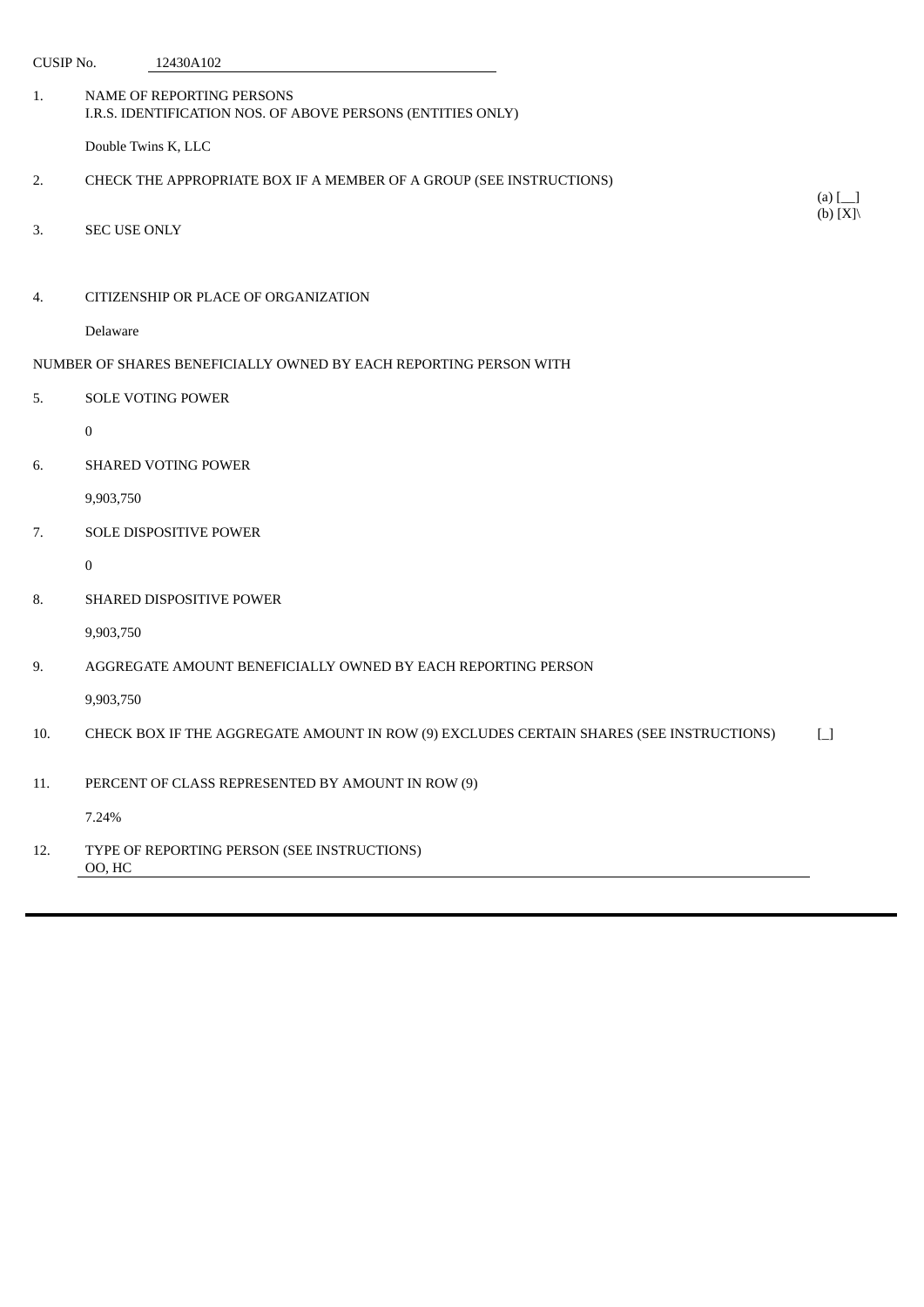| <b>CUSIP No.</b> |                     | 12430A102                                                                                |                                        |
|------------------|---------------------|------------------------------------------------------------------------------------------|----------------------------------------|
| 1.               |                     | NAME OF REPORTING PERSONS<br>I.R.S. IDENTIFICATION NOS. OF ABOVE PERSONS (ENTITIES ONLY) |                                        |
|                  | Ruben Kliksberg     |                                                                                          |                                        |
| 2.               |                     | CHECK THE APPROPRIATE BOX IF A MEMBER OF A GROUP (SEE INSTRUCTIONS)                      |                                        |
|                  |                     |                                                                                          | (a) $\Box$<br>(b) [X]                  |
| 3.               | <b>SEC USE ONLY</b> |                                                                                          |                                        |
|                  |                     |                                                                                          |                                        |
| 4.               |                     | CITIZENSHIP OR PLACE OF ORGANIZATION                                                     |                                        |
|                  |                     | <b>United States of America</b>                                                          |                                        |
|                  |                     | NUMBER OF SHARES BENEFICIALLY OWNED BY EACH REPORTING PERSON WITH                        |                                        |
| 5.               |                     | <b>SOLE VOTING POWER</b>                                                                 |                                        |
|                  | $\mathbf{0}$        |                                                                                          |                                        |
| 6.               |                     | SHARED VOTING POWER                                                                      |                                        |
|                  | 9,903,750           |                                                                                          |                                        |
| 7.               |                     | SOLE DISPOSITIVE POWER                                                                   |                                        |
|                  | $\bf{0}$            |                                                                                          |                                        |
| 8.               |                     | SHARED DISPOSITIVE POWER                                                                 |                                        |
|                  | 9,903,750           |                                                                                          |                                        |
| 9.               |                     | AGGREGATE AMOUNT BENEFICIALLY OWNED BY EACH REPORTING PERSON                             |                                        |
|                  | 9,903,750           |                                                                                          |                                        |
| 10.              |                     | CHECK BOX IF THE AGGREGATE AMOUNT IN ROW (9) EXCLUDES CERTAIN SHARES (SEE INSTRUCTIONS)  |                                        |
|                  |                     |                                                                                          | $\begin{bmatrix} 1 \\ 1 \end{bmatrix}$ |
| 11.              |                     | PERCENT OF CLASS REPRESENTED BY AMOUNT IN ROW (9)                                        |                                        |
|                  | 7.24%               |                                                                                          |                                        |
| 12.              | IN, HC              | TYPE OF REPORTING PERSON (SEE INSTRUCTIONS)                                              |                                        |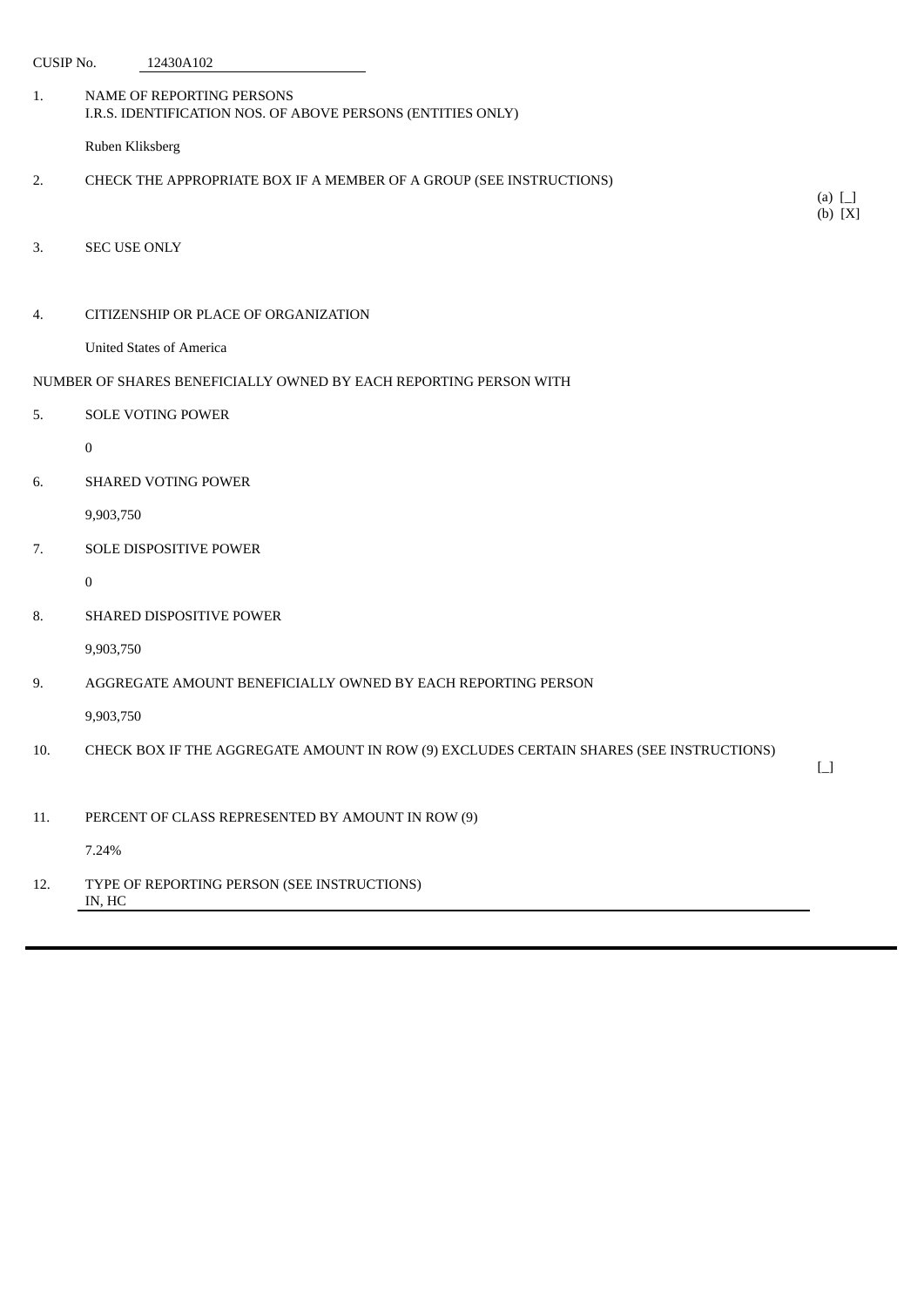| CUSIP No. |      | 12430A102                                                                            |
|-----------|------|--------------------------------------------------------------------------------------|
| Item 1.   | (a). | Name of Issuer:                                                                      |
|           |      | BuzzFeed, Inc.                                                                       |
|           | (b). | Address of issuer's principal executive offices:                                     |
|           |      | 111 East 18th Street                                                                 |
|           |      | New York, New York 10003                                                             |
| Item 2.   | (a). | Name of person filing:                                                               |
|           |      | Redwood Capital Management, LLC                                                      |
|           |      | Redwood Capital Management Holdings, LP<br>Double Twins K, LLC                       |
|           |      | Ruben Kliksberg                                                                      |
|           | (b). | Address or principal business office or, if none, residence:                         |
|           |      | Redwood Capital Management, LLC                                                      |
|           |      | 250 West 55 <sup>th</sup> Street, 26 <sup>th</sup> Floor                             |
|           |      | New York, New York 10019                                                             |
|           |      | Redwood Capital Management Holdings, LP                                              |
|           |      | 250 West 55 <sup>th</sup> Street, 26 <sup>th</sup> Floor                             |
|           |      | New York, New York 10019                                                             |
|           |      | Double Twins K, LLC                                                                  |
|           |      | 250 West 55 <sup>th</sup> Street, 26 <sup>th</sup> Floor                             |
|           |      | New York, New York 10019                                                             |
|           |      | Ruben Kliksberg                                                                      |
|           |      | c/o Redwood Capital Management, LLC                                                  |
|           |      | 250 West 55 <sup>th</sup> Street, 26 <sup>th</sup> Floor<br>New York, New York 10019 |
|           |      |                                                                                      |
|           | (c). | Citizenship:                                                                         |
|           |      | Redwood Capital Management, LLC - Delaware                                           |
|           |      | Redwood Capital Management Holdings, LP - Delaware                                   |
|           |      | Double Twins K, LLC - Delaware<br>Ruben Kliksberg - United States of America         |
|           |      |                                                                                      |
|           | (d). | Title of class of securities:                                                        |
|           |      | Class A common stock, par value \$0.0001 per share                                   |
|           | (e). | <b>CUSIP No.:</b>                                                                    |
|           |      | 12430A102                                                                            |
|           |      |                                                                                      |
|           |      |                                                                                      |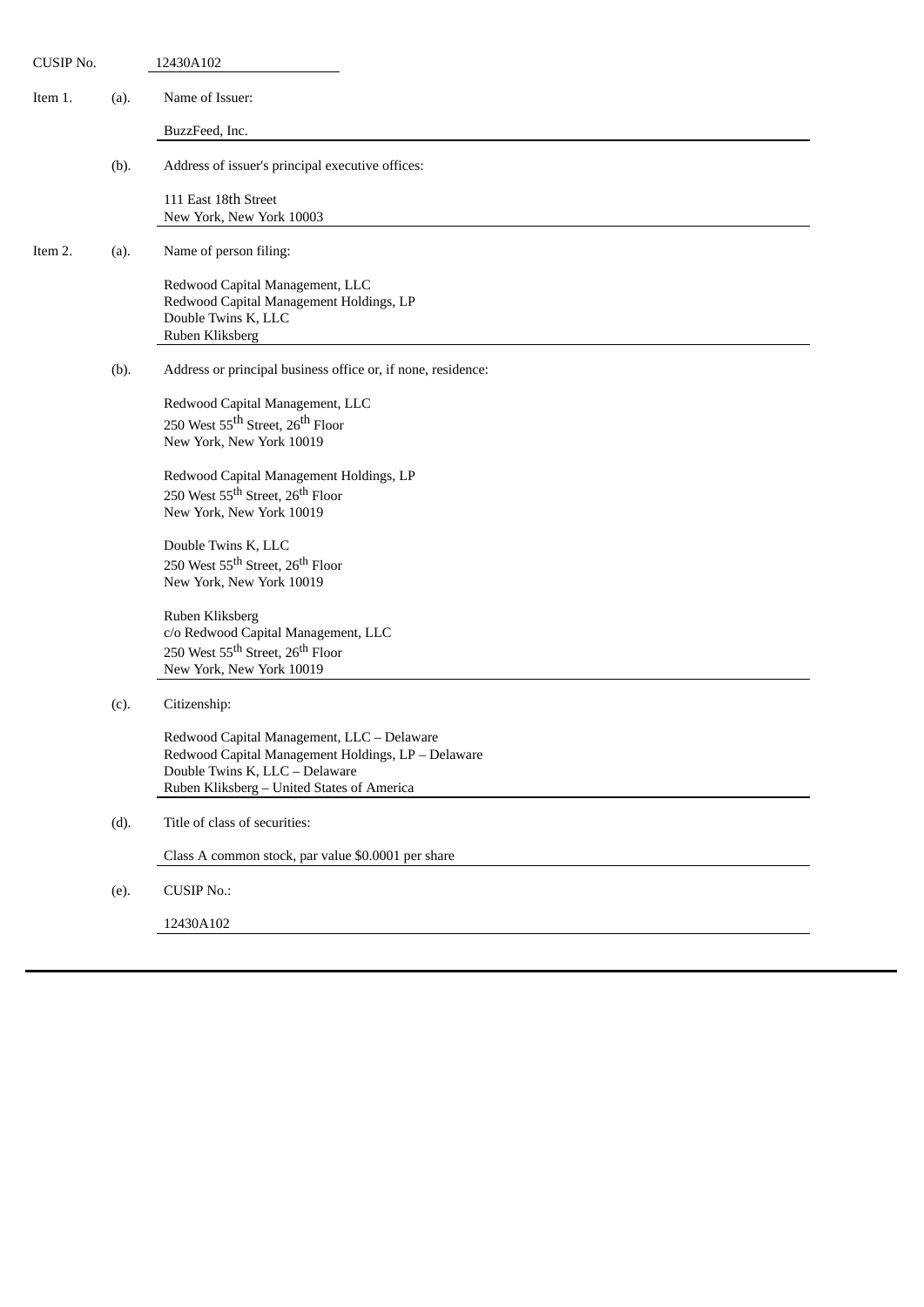Item 3. If This Statement is filed pursuant to §§.240.13d-1(b) or 240.13d-2(b), or (c), check whether the person filing is a (a) [\_] Broker or dealer registered under section 15 of the Act (15 U.S.C. 78o). (b)  $\boxed{\ }$  Bank as defined in section 3(a)(6) of the Act (15 U.S.C. 78c). (c)  $\Box$  Insurance company as defined in section 3(a)(19) of the Act (15 U.S.C. 78c). (d) [\_] Investment company registered under section 8 of the Investment Company Act of 1940 (15 U.S.C. 80a-8). (e)  $[x]$  An investment adviser in accordance with § 240.13d-1(b)(1)(ii)(E); (f)  $\Box$  An employee benefit plan or endowment fund in accordance with § 240.13d-1(b)(1)(ii)(F); (g)  $[x]$  A parent holding company or control person in accordance with §240.13d-1(b)(1)(ii)(G); (h) [\_] A savings association as defined in Section 3(b) of the Federal Deposit Insurance Act (12 U.S.C.1813); Item 4. Ownership. (i)  $\Box$  A church plan that is excluded from the definition of an investment company under section 3(c)(14) of the Investment Company Act of 1940 (15 U.S.C. 80a-3);

- (j)  $\Box$  A non-U.S. institution in accordance with §240.13d-1(b)(1)(ii)(J);
- (k)  $\Box$  Group, in accordance with §240.13d-1(b)(1)(ii)(K). If filing as a non-U.S. institution in accordance with §240.13d-1(b)  $(1)(ii)(J)$ , please specify the type of institution:

Provide the following information regarding the aggregate number and percentage of the class of securities of the issuer identified in Item 1.

(a) Amount beneficially owned:

Redwood Capital Management, LLC – 9,903,750 Redwood Capital Management Holdings, LP – 9,903,750 Double Twins K, LLC – 9,903,750 Ruben Kliksberg – 9,903,750

(b) Percent of class:

Redwood Capital Management, LLC – 7.24% Redwood Capital Management Holdings, LP – 7.24% Double Twins K, LLC – 7.24% Ruben Kliksberg – 7.24%

- (c) Number of shares as to which the person has:
	- (i) Sole power to vote or to direct the vote Redwood Capital Management, LLC – 0 Redwood Capital Management Holdings, LP – 0 Double Twins K, LLC – 0 Ruben Kliksberg – 0
	- (ii) Shared power to vote or to direct the vote

Redwood Capital Management, LLC – 9,903,750 Redwood Capital Management Holdings, LP – 9,903,750 Double Twins K, LLC – 9,903,750 Ruben Kliksberg – 9,903,750

(iii) Sole power to dispose or to direct the disposition of

Redwood Capital Management, LLC – 0 Redwood Capital Management Holdings, LP – 0 Double Twins K, LLC – 0 Ruben Kliksberg – 0

(iv) Shared power to dispose or to direct the disposition of

Redwood Capital Management, LLC – 9,903,750 Redwood Capital Management Holdings, LP – 9,903,750 Double Twins K, LLC – 9,903,750 Ruben Kliksberg – 9,903,750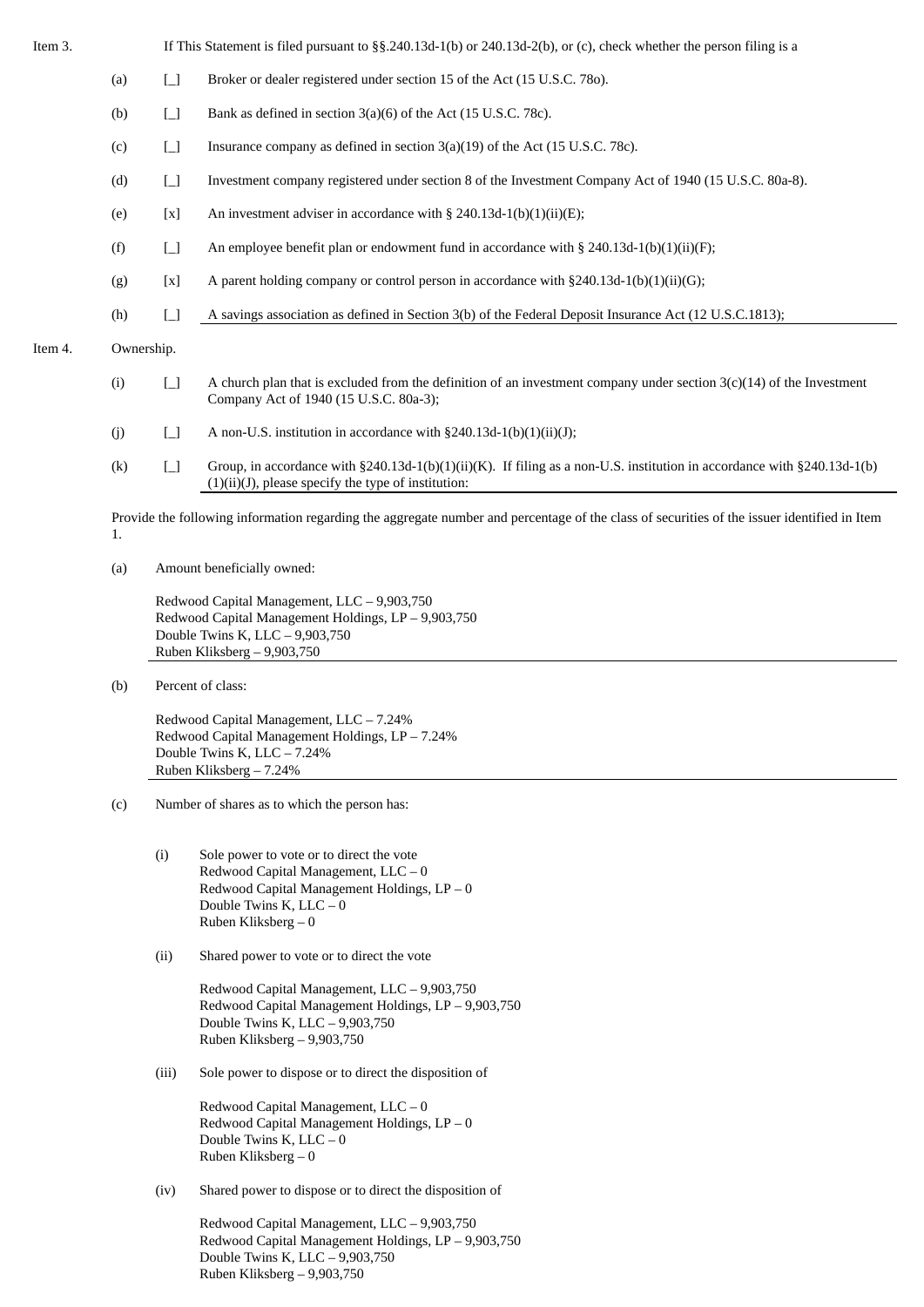Instruction: For computations regarding securities which represent a right to acquire an underlying security see §240.13d-3(d)(1).

Item 5. Ownership of Five Percent or Less of a Class.

If this statement is being filed to report the fact that as of the date hereof the reporting person has ceased to be the beneficial owner of more than five percent of the class of securities, check the following [\_].

N/A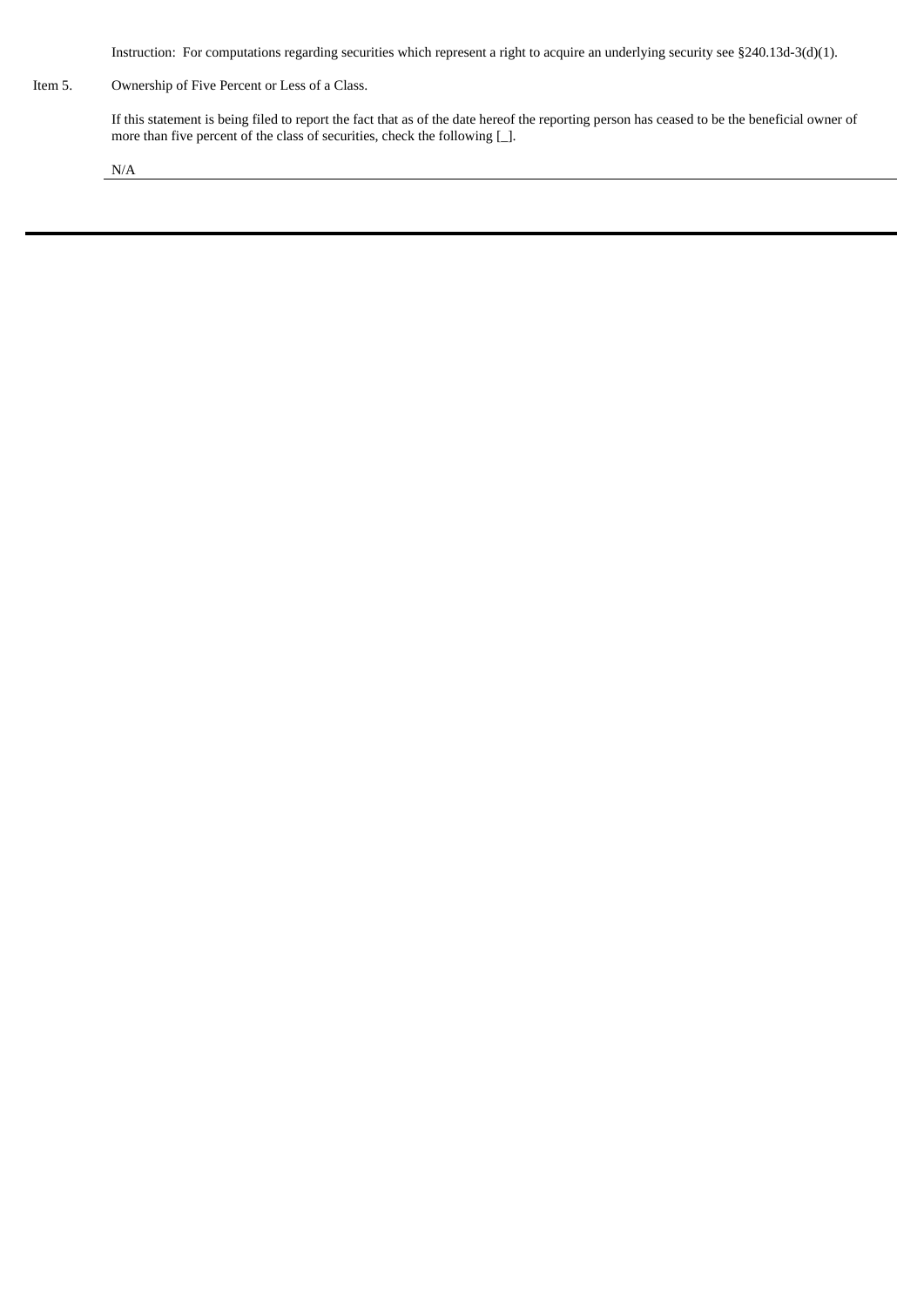Item 6. Ownership of More Than Five Percent on Behalf of Another Person.

If any other person is known to have the right to receive or the power to direct the receipt of dividends from, or the proceeds from the sale of, such securities, a statement to that effect should be included in response to this item and, if such interest relates to more than 5 percent of the class, such person should be identified. A listing of the shareholders of an investment company registered under the Investment Company Act of 1940 or the beneficiaries of employee benefit plan, pension fund or endowment fund is not required.

All securities reported in this Schedule 13G are owned by advisory clients of Redwood Capital Management, LLC. None of the advisory clients individually own more than 5% of the outstanding Ordinary Shares of BuzzFeed, Inc.

Item 7. Identification and Classification of the Subsidiary Which Acquired the Security Being Reported on by the Parent Holding Company or Control Person.

If a parent holding company or control person has filed this schedule, pursuant to Rule 13d-1(b)(1)(ii)(G), so indicate under Item 3(g) and attach an exhibit stating the identity and the Item 3 classification of the relevant subsidiary. If a parent holding company or control person has filed this schedule pursuant to Rule 13d-1(c) or Rule 13d-1(d), attach an exhibit stating the identification of the relevant subsidiary.

N/A

Item 8. Identification and Classification of Members of the Group.

If a group has filed this schedule pursuant to §240.13d-1(b)(1)(ii)(J), so indicate under Item 3(j) and attach an exhibit stating the identity and Item 3 classification of each member of the group. If a group has filed this schedule pursuant to Rule 13d-1(c) or Rule 13d-1(d), attach an exhibit stating the identity of each member of the group.

N/A

Item 9. Notice of Dissolution of Group.

Notice of dissolution of a group may be furnished as an exhibit stating the date of the dissolution and that all further filings with respect to transactions in the security reported on will be filed, if required, by members of the group, in their individual capacity. See Item 5.

N/A

Item 10. Certification.

By signing below I certify that, to the best of my knowledge and belief, the securities referred to above were acquired and are held in the ordinary course of business and were not acquired and are not held for the purpose of or with the effect of changing or influencing the control of the issuer of the securities and were not acquired and are not held in connection with or as a participant in any transaction having that purpose or effect.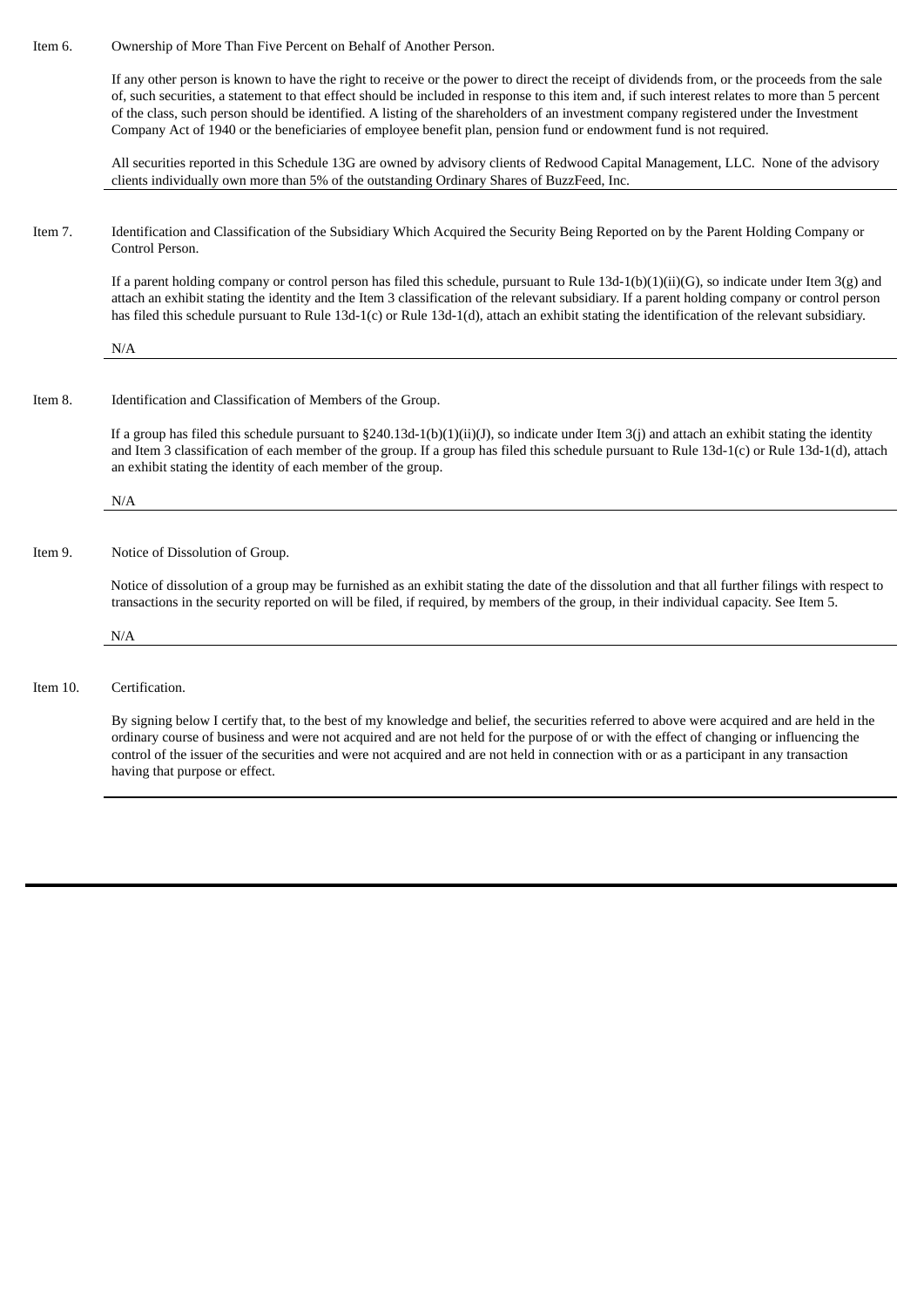## **SIGNATURE**

After reasonable inquiry and to the best of my knowledge and belief, I certify that the information set forth in this statement is true, complete and correct.

| February 11, 2022                                            |
|--------------------------------------------------------------|
| (Date)                                                       |
| REDWOOD CAPITAL MANAGEMENT, LLC *                            |
| By: Redwood Capital Management Holdings, LP, its sole member |
| By: Double Twins K, LLC, its general partner                 |
| /s/ Ruben Kliksberg                                          |
| By: Ruben Kliksberg                                          |
| Title: Managing Member of the general partner                |
| REDWOOD CAPITAL MANAGEMENT HOLDINGS, LP *                    |
| By: Double Twins K, LLC, its general partner                 |
| /s/ Ruben Kliksberg                                          |
| By: Ruben Kliksberg                                          |
| Title: Managing Member of the general partner                |
| DOUBLE TWINS K, LLC *                                        |
| /s/ Ruben Kliksberg                                          |
| By: Ruben Kliksberg                                          |
| Title: Managing Member                                       |
| <b>RUBEN KLIKSBERG *</b>                                     |
| /s/ Ruben Kliksberg                                          |
|                                                              |

\* The Reporting Persons disclaim beneficial ownership in the Shares reported herein except to the extent of their pecuniary interest therein.

The original statement shall be signed by each person on whose behalf the statement is filed or his authorized representative. If the statement is signed on behalf of a person by his authorized representative other than an executive officer or general partner of the filing person, evidence of the representative's authority to sign on behalf of such person shall be filed with the statement, provided, however, that a power of attorney for this purpose which is already on file with the Commission may be incorporated by reference. The name and any title of each person who signs the statement shall be typed or printed beneath his signature.

Note. Schedules filed in paper format shall include a signed original and five copies of the schedule, including all exhibits. See s.240.13d-7 for other parties for whom copies are to be sent.

Attention. Intentional misstatements or omissions of fact constitute Federal criminal violations (see 18 U.S.C. 1001).